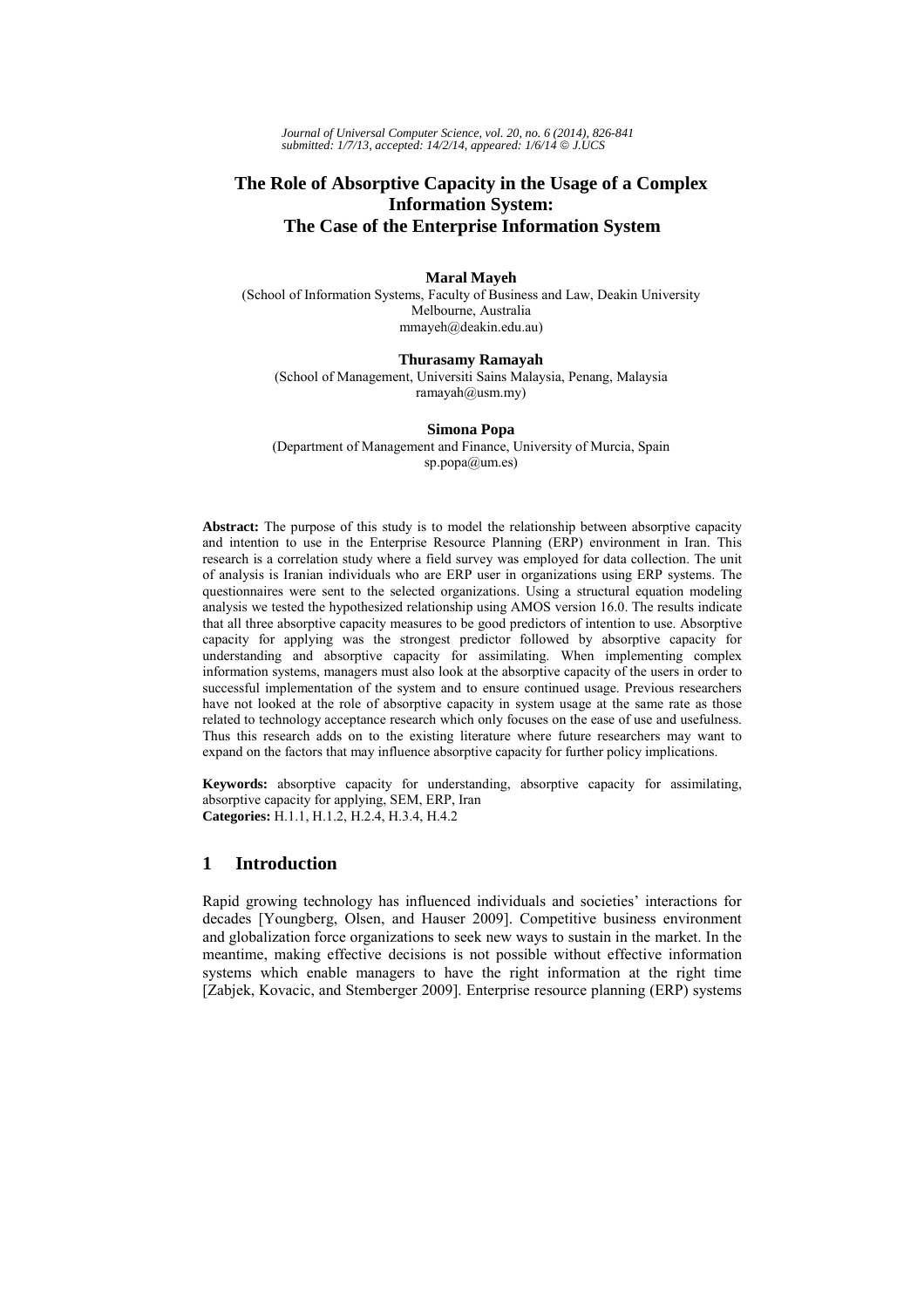are the most powerful enterprise information systems as they are organizational wide and useful tools to improve performance and achieve competitive advantages [Amoako-Gyampah and Salam 2004].

ERP is software system for business management which integrates information and processes among different functional departments and support areas [Haag and Cummings 2008]. ERP integrates operations in different departments or enhance the existing integration which leads to cost reduction, inventory decline and business processes improvement via transferring best business practices. ERP market continues to grow at an annual growth rate of 11 percent by 2011 [Zabjek et al. 2009]. ERP providers target all companies all over the world of different sizes [Haag and Cummings 2008]. Therefore, there is a guarantee that ERP continues to be the largest, fastest-growing, and most influential player in the application software industry in the next decade [Zabjek et al. 2009].

While organizations are spending considerable amount of money on implementing ERP systems, researchers are discussing about the low rate of usage among potential users [Calisir & Calisir 2004]. ERP failure rate has reported to exceed 50 percent [Youngberg et al. 2009]. Without technology acceptance, users use system as minimum as they need to enter/store necessary data for their daily tasks but not to explore its full features to achieve desired goals which lead to competitive advantage [Youngberg et al. 2009]. Practical efforts to find ways for more effective and successful implementation of ERP systems should be accompanied by discovering new methods to enhance the ERP systems' acceptance by users while increasing their intention to use [Bueno and Salmeron 2008].

The importance of ERP users' acceptance in organizations has been discussed in many studies as one of the most significant factors for successful implementation [Hwang, 2005; Wang & Chen, 2006; Wang, Shih, Jiang, and Klein 2008]. Large systems development requires users' input in order to be successful while lack of their support may hinder successful implementation [Wang et al. 2008]. Therefore, ERP systems need users to feed them operational data to operate properly and to be able to provide right output in right time for managers. Even if an ERP is technically acceptable but if it is not fully used by organization's users, the firm will not get the desired goals and benefits from the expensive investment for implementing ERP [Amoako-Gyampah and Salam 2007]. Another study by [Magni and Pennarola 2008] mentioned that the strategic value of IT investments can be accomplished when potential users accept it.

[Amoako-Gyampah and Salam 2004] argued that usage of ERP system includes mandatory and voluntary usage. They mentioned that mandatory usage differs from voluntary in some aspects. In the mandatory usage, users use ERP as minimum as it is needed to perform their daily tasks and resist using ERP, whereas voluntary usage is beyond the mandatory usage. They also argued that in both situations, organizations would benefit from ERP usage. [Zabjek et al. 2009] noted that increase in usage will lead to increase in successful ERP implementation. [Chien and Tsaur 2007] mentioned that user satisfaction and values of ERP systems to the organization can be further realized only after effective usage of ERP systems and achieving their benefits.

Firms with more capabilities to acquire and exploit new knowledge have superior innovation and performance which leads to competitive advantages [George, Zahra, Wheatley, and Khan, 2001; Escribano, Fosfuri, and Tribó 2009; Easterby-Smith,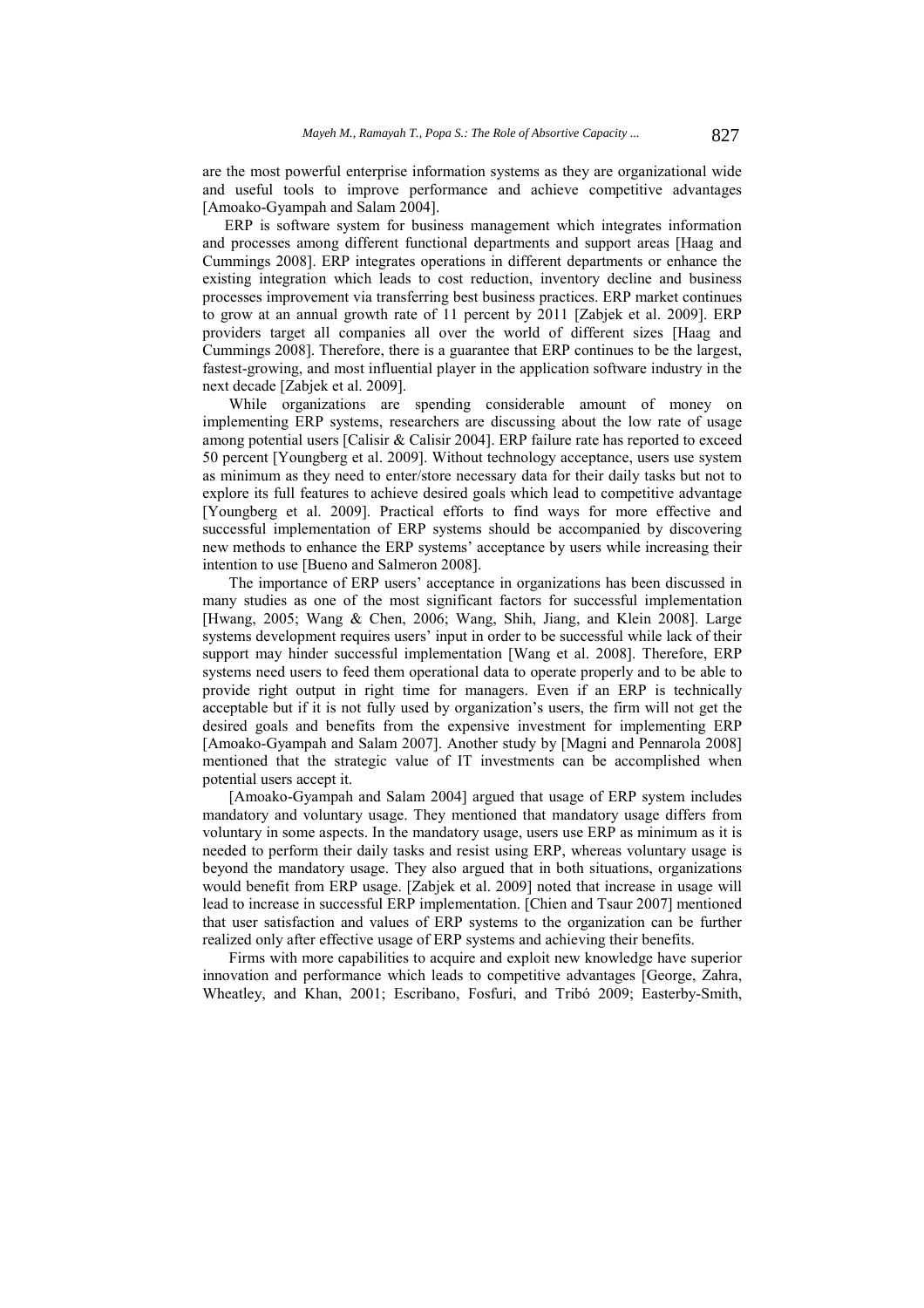Graça, Antonacop, & Ferdinand, 2008; Jansen, Bosch, and Volberda 2005]. To get a great result from ERP implementation, ERP systems should transfer the embedded knowledge to the recipient organization. As ERP systems are very complicated, absorbing their embedded knowledge is challenging; yet the quality of knowledge transfer is also crucial. Therefore, source and the recipient companies should have the needed capabilities. According to [Xu and Ma 2008], both source and recipient firms' absorptive capacity are important factors in knowledge transfer process.

### **2 Literature review and hypotheses generation**

The concept of absorptive capacity was first defined by [Cohen and Levinthal 1990] as 'the ability of an organization member to value, assimilate and apply new external knowledge to the commercial ends'. [Zahra and George 2002], followed [Cohen and Levinthal 1990] and examined absorptive capacity at the organization level. They defined the construct of absorptive capacity in two different categories, potential and realized with each of them can differentially influence the creation and sustenance of competitive advantage in the firm. Dynamic aspect of absorptive capacity is further revealed by these dimensions [Harrington & Guimaraes 2005]. [Zahra and George 2002] introduced four phases for absorbing external knowledge which are acquisition, assimilation, transformation and exploitation. Acquisition and assimilation of knowledge are defined under potential absorptive capacity while transformation and exploitation are under realized absorptive capacity. Potential absorptive capacity is referred to a firm's receptiveness to external knowledge and realized absorptive capacity is related to a firm's capacity to leverage absorbed knowledge and transform it into innovation outcome [Fosfuri and Tribó 2008]. [Jansen et al. 2005] also followed [Zahra and George 2002] dimensions of absorptive capacity in their study.

Absorptive capacity improves the speed, frequency, and magnitude of innovation and enhances learning within an organization [Deng, Doll, and Cao 2008]. Some previous studies discussed that prior accumulated knowledge improves firm's absorptive capacity [Davidson and Olfman, 2004; George et al., 2001; Szulanski 1996]. [Park et al. 2007] explained absorptive capacity as skills needed to deal with the components of transferred knowledge and it is required to adopt this imported knowledge.

According to [Kraaijenbrink and Wijnhoven 2008] absorptive capacity attempt to answer how organizations acquire and use external knowledge to innovate. They mentioned that absorptive capacity is more instrumental than the other concepts while focusing on the newness and commercial application of knowledge as a source of innovation.

[Cohen and Levinthal 1990] used R&D spending as measure of absorptive capacity. [George et al. 2001] extended this measurement by using it as a proxy for a firm's absorptive capacity [George et al., 2001]. In [Park et al. 2007], three dimensions are defined for absorptive capacity in the ERP environment which are absorptive capacity for understanding, absorptive capacity for assimilating and absorptive capacity for applying ERP systems. Individuals are the main agents of learning and change and organizations learn through their individual members [Deng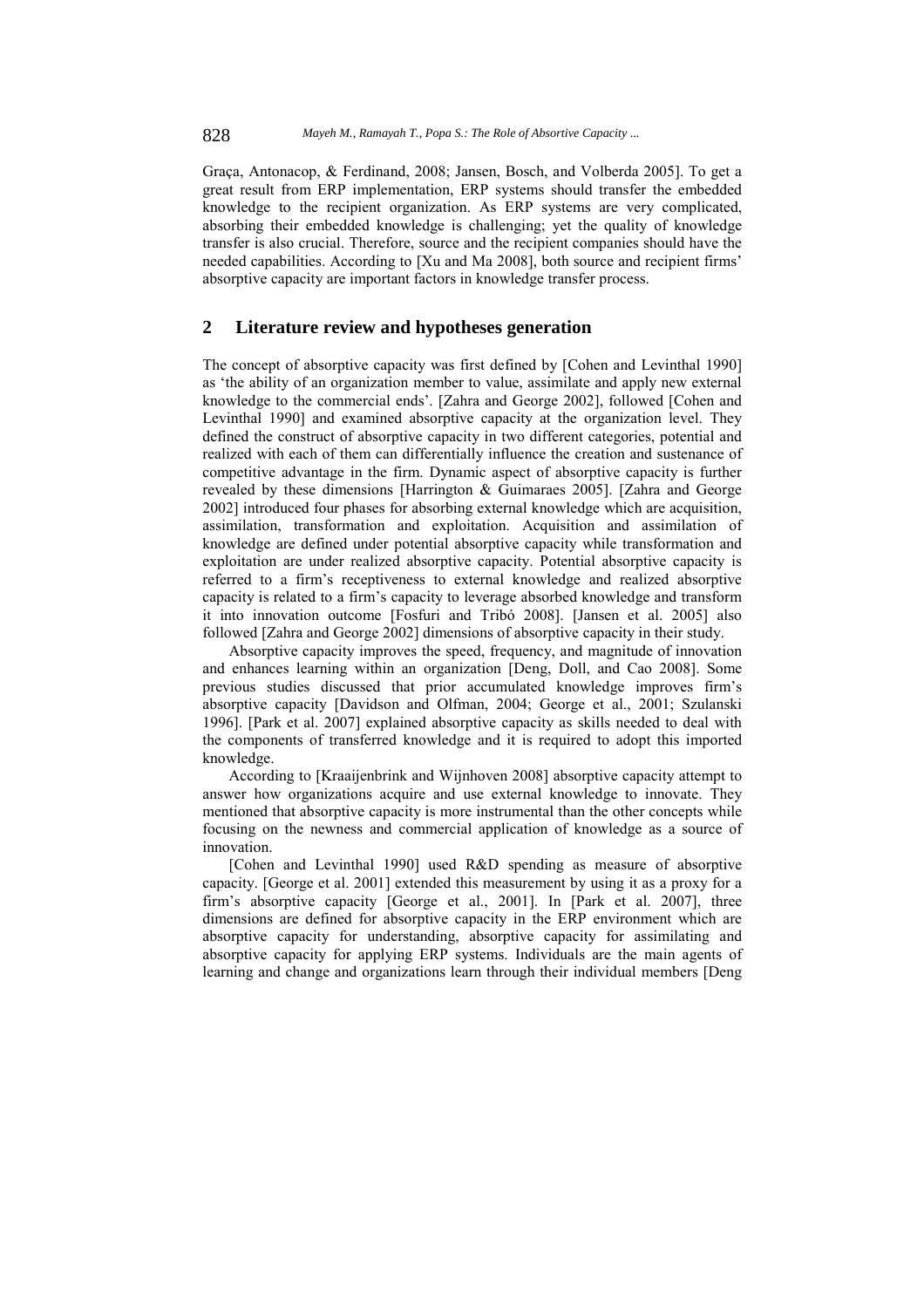et al., 2008]. Therefore, in this study, we study absorptive capacity at the individual level.

[Park et al. 2007] asserted that users' absorptive capacity impact their performance of ERP usage, as if they fail to understand the concept and functions of the system, their usage gives minimum benefits and outcomes to the organization. [Agarwal and Karahanna 2000] defined cognitive absorption as a conceptual construct that captures the totality of an individual's experience with new software and they argued that cognitive absorption is the antecedent of the two dominating technology acceptance factors which are perceived usefulness and perceived ease of use (core constructs of Technology acceptance Model (TAM)) in the information technology context. [Zhang, Li and Sun 2006] also hypothesized and empirically confirmed the same results for their target technology which was a university website. Both of these studies examined the indirect effect of cognitive absorption on intention to use technology.

[Upadhyay and Dan 2008] argued that firms with strong absorptive capacity would have better information system performance. [Deng et al. 2008] also empirically tested among individuals engaged in IT enabled engineering work that the greater an individual's absorptive capacity, the more extensively IT is used for problem solving and decision support. According to [Park et al. 2007], in the context of ERP environment, absorptive capacity for understanding is referred to users' acquired knowledge of ERP system and consultants involved in project implementation. The next step is assimilating the external knowledge which includes internalizing the knowledge to perform routine tasks using technology and the extent the users feel comfortable using the technology. Finally, individual's knowledge will not be useful unless they exploit it to the commercial ends and for problem solving which is applying the acquired knowledge.

Therefore, it is expected that when individuals have prior knowledge about ERP, they feel more familiar to it which encourage them to use it. Furthermore, if they assimilate and apply ERP knowledge, it is predicted that they further use it. Thus, in this study, it is hypothesized that absorptive capacity for understanding, assimilating and applying ERP systems influences individuals' intention to use ERP. Hence, the following hypotheses were proposed.

*H1: Absorptive Capacity for Understanding would positively influence intention to use the ERP system* 

*H2: Absorptive Capacity for Assimilating would positively influence intention to use the ERP system* 

*H3: Absorptive Capacity for Applying would positively influence intention to use the ERP system* 

The research model for this paper is developed based on the literature and interviews with practitioners (Fig. 1.)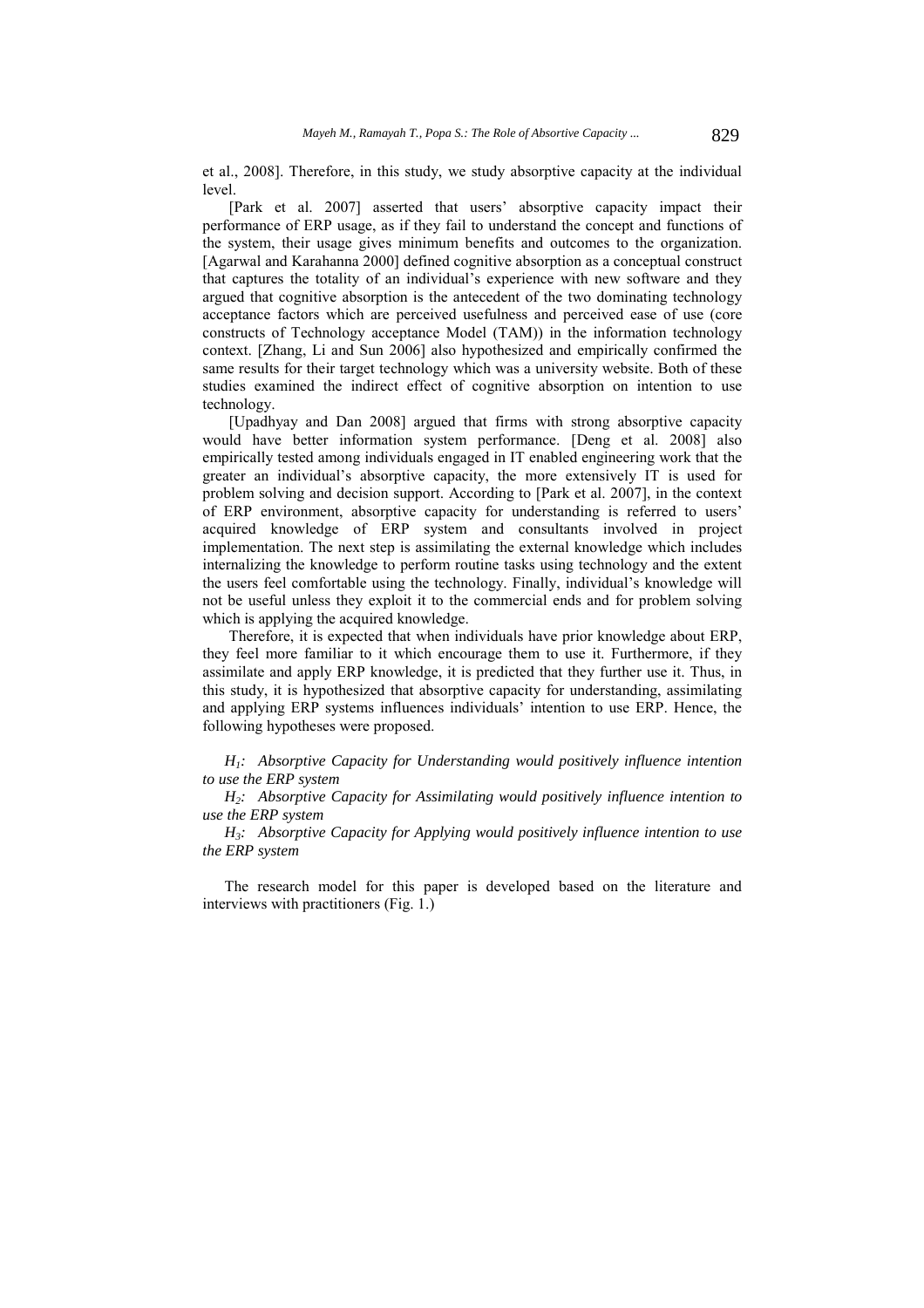

*Figure1: Research Model* 

## **3 Methodology**

This research is a correlation study where a field survey was employed to gather data to test the hypotheses generated. It is a cross sectional research as data was gathered at one point of time and it is conducted in a normal setting without any form of influence on the respondents of the study. The unit of analysis is Iranian individuals who are working in an organization that has implemented or is in the process of implementing ERP system. They are ERP users and use ERP to perform their daily tasks. The researchers used purposive sampling method. Two Iranian ERP solution providers and Iran ERP Association cooperated in this study. They distributed the questionnaires to their customers who are using their ERP systems. The detailed questionnaire is presented in Appendix A. Data was collected in 2010. Totally, 184 questionnaires were used for the analysis.

Among 184 respondents, 72 (39.1%) of the respondents were male and 112 (60.9%) were female. The age range composition of respondents consists of 15 (8.2%) of them were under 25, 81 (44.0%) between the ages of 25-29, 51 (27.7%) between the ages of 30-35, 24 (13.0%) between the ages of 36-39, 8 (4.3%) between 40-45 and 4 (2.2%) were above 45. One did not reveal her age. There were 90 (48.9%) support staff / non-executive staff /administrative, 62 (33.7%) professional staff / supervisor / leader / engineer, 22 (12.0%) middle management, 10 (5.4%) top management. The educational levels of the respondents consists of 17 (9.2%) certificate / diploma, 49  $(26.6\%)$  associate's degree, 82  $(44.6\%)$  with bachelor degree, 30  $(16.3\%)$  with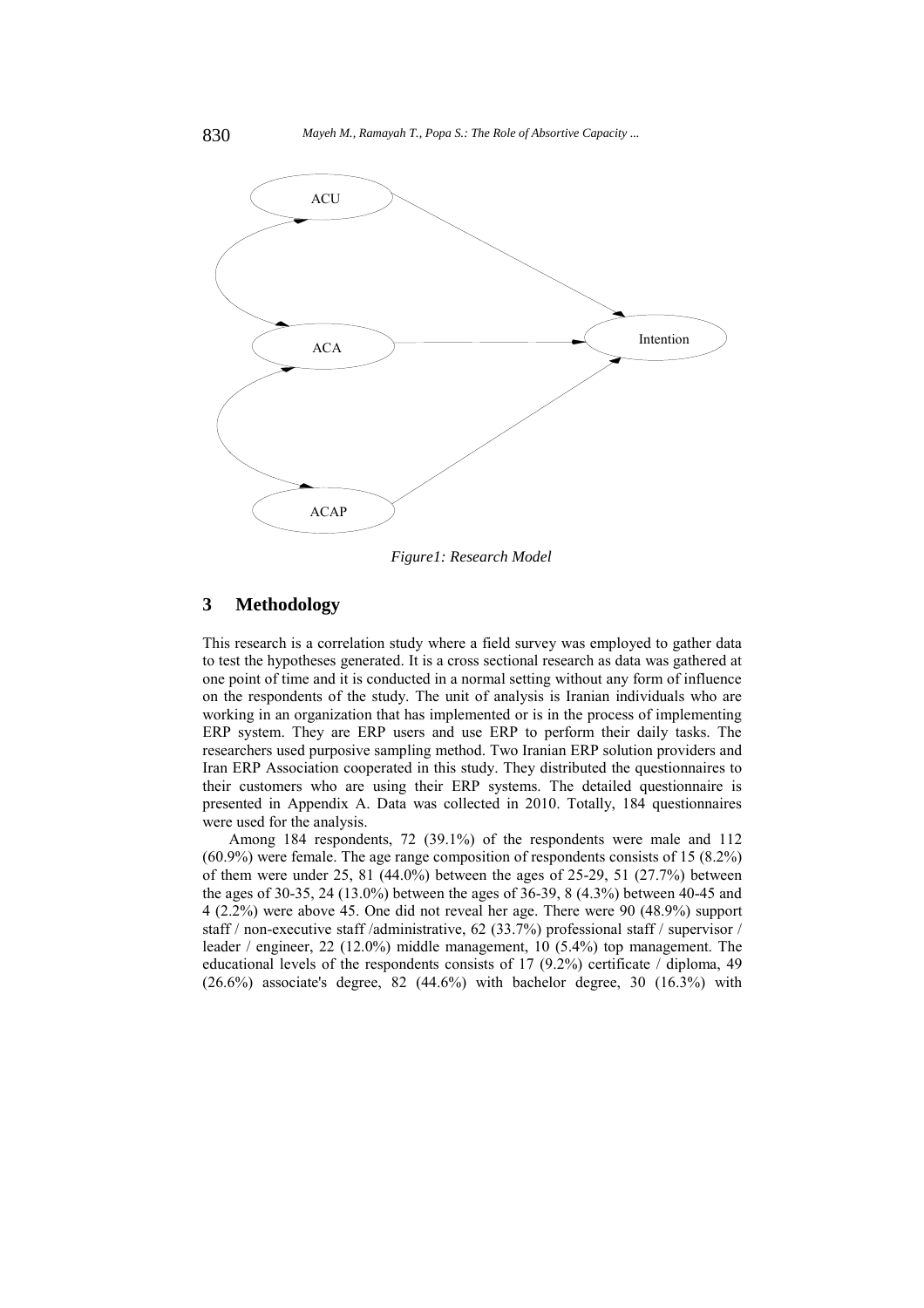master's degree and 6 (3.3%) with PhD. Among the respondents 143 (77.7%) did not have prior experience using ERP systems while 41 (22.3%) had experience.

The questionnaires distributed in both governmental and private sector that 44 (23.9%) of the respondents were from government sector while 137 (74.5%) of them were from private sector and 3 (1.6%) of them were working in both (having more than one job at the time is common in Iran). The income level of respondents also was asked in the questionnaire where 86 (46.7%) of the respondents had income level less than \$600, 46 (25.0%) had income between \$600-\$900, 21 (11.4%) had between \$900-\$1200, 9 (4.9%) had between \$1200-\$1500, 13 (7.1%) of them get salaries above 1500\$ and 9 (4.9%) of the respondents did not reveal about their income level.

## **4 Results**

### **a. Descriptive statistics**

Means, standard deviation, and ranges for the constructs used in this research are presented in Table 1. The intercorrelation among the constructs is presented in Table 2. All constructs were significantly correlated at the 0.01 level except for absorptive capacity for understanding and assimilating was not correlated.

| Constructs                                  | Min  | Max | Mean | Std.<br>Dev. |
|---------------------------------------------|------|-----|------|--------------|
| Absorptive Capacity for Understanding       |      |     | 3.81 | 178          |
| <b>Absorptive Capacity for Assimilating</b> | 1.25 |     | 5.21 | 1 29         |
| Absorptive Capacity for Applying            |      |     | 5.06 | 135          |
| Intention to Use                            |      |     | 5.45 | 1 48         |

| Constructs                       | H        | 21          | $\mathfrak{I}$      | $\left(4\right)$ |
|----------------------------------|----------|-------------|---------------------|------------------|
| Absorptive Capacity for          |          |             |                     |                  |
| Understanding                    | 1.000    |             |                     |                  |
| Absorptive Capacity for          |          | 1.000       |                     |                  |
| Assimilating                     | .042     |             |                     |                  |
| Absorptive Capacity for Applying | $231$ ** | $444$ **    | 1.000               |                  |
| Intention to Use                 | $321$ ** | $.368^{**}$ | $512$ <sup>**</sup> | 1.000            |

*Table 1: Descriptive Statistics* 

 $*$  $p$  < 0.01

*Table 2: Intercorrelations of the main variables*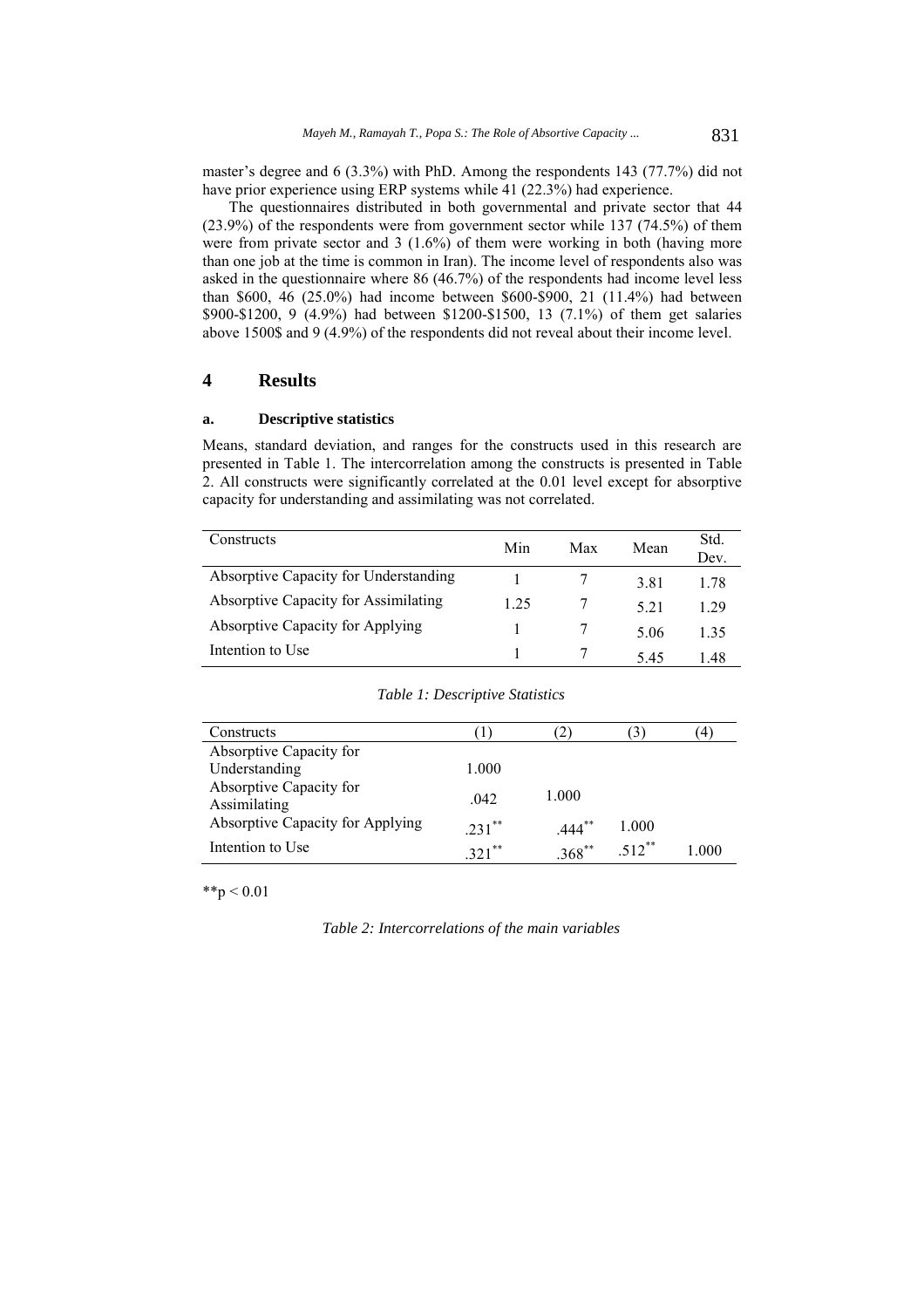### **b. Measurement Model**

We ran a full confirmatory factor analysis (CFA) including a criterion variable which is intention to use to test the validity and reliability of the measures adopted. The results are presented in Table 3. First we tested the convergent validity which is the degree to which multiple attempts to measure the same concept is in agreement. As suggested by [Hair et al. 2010] we used the factor loadings, composite reliability and average variance extracted to assess convergence validity. The loadings for all items exceeded the recommended value of 0.6 [Hair et al. 2010]. Composite reliability values, which depict the degree to which the construct indicators indicate the latent, construct, ranged from 0.818 to 0.939 which exceeded the recommended value of 0.7 [Hair et al. 2010]

|                            |                   |         | Convergent validity |           |  |  |
|----------------------------|-------------------|---------|---------------------|-----------|--|--|
|                            |                   | Factor  | $CR^a$              | $AVE^{b}$ |  |  |
| Construct                  | Item              | Loading |                     |           |  |  |
| <b>Absorptive Capacity</b> | ACU <sub>2</sub>  | 0.655   | 0.910               | 0.672     |  |  |
| for Understanding          | ACU3              | 0.898   |                     |           |  |  |
|                            | ACU4              | 0.888   |                     |           |  |  |
|                            | ACU <sub>5</sub>  | 0.810   |                     |           |  |  |
|                            | ACU <sub>6</sub>  | 0.824   |                     |           |  |  |
| <b>Absorptive Capacity</b> | ACA1              | 0.513   | 0.818               | 0.538     |  |  |
| for Assimilating           | ACA <sub>2</sub>  | 0.708   |                     |           |  |  |
|                            | ACA3              | 0.857   |                     |           |  |  |
|                            | ACA4              | 0.808   |                     |           |  |  |
| <b>Absorptive Capacity</b> | ACAP1             | 0.724   | 0.879               | 0.593     |  |  |
| for Applying               | ACAP2             | 0.750   |                     |           |  |  |
|                            | ACAP3             | 0.871   |                     |           |  |  |
|                            | ACAP4             | 0.758   |                     |           |  |  |
|                            | ACAP <sub>5</sub> | 0.740   |                     |           |  |  |
| Intention to Use           | BIU1              | 0.875   | 0.939               | 0.836     |  |  |
|                            | BIU <sub>2</sub>  | 0.912   |                     |           |  |  |
|                            | BIU3              | 0.955   |                     |           |  |  |

Note: ACU1, ACA5, ACA6 and ACA7 were deleted due to low loading CR = Composite Reliability, AVE = Average Variance Extracted

*Table 3: Result of CFA for measurement model* 

The average variance extracted, which reflects the overall amount of variance in the indicators accounted for by the latent construct, were in the range of 0.538 and 0.836 which exceeded the recommended value of 0.5 [Hair et al. 2010]. Next we proceeded to test the discriminant validity. Discriminant validity can be examined by comparing the squared correlations between constructs and variance extracted for a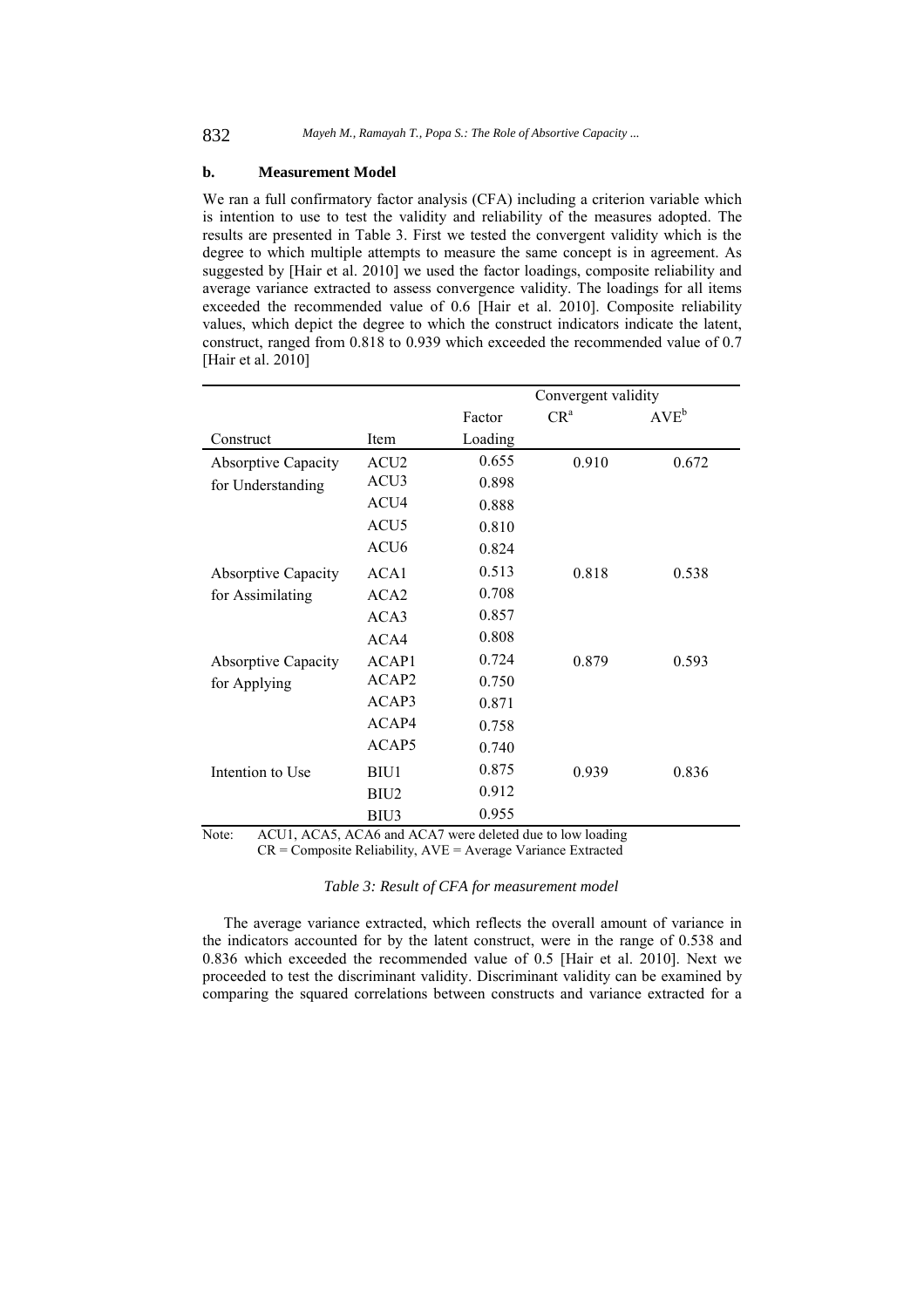construct [Fornell and Larcker 1991]. As shown in Table 4, the squared correlations for each construct is less than the square root of the average variance extracted by the indicators measuring that construct indicating adequate discriminant validity. In total, the measurement model demonstrated adequate reliability, convergent validity and discriminant validity.

| Constructs               | (1)   | (2)   | (3)   | (4)   |
|--------------------------|-------|-------|-------|-------|
| (1) AC for Understanding | 0.820 |       |       |       |
| (2) AC for Assimilating  | 0.002 | 0.733 |       |       |
| (3) AC for Applying      | 0.053 | 0.197 | 0.770 |       |
| (4) Intention to Use     | 0.103 | 0.135 | 0.263 | 0.914 |

Note: Diagonals represent the square root of the average variance extracted while the other entries represent the squared correlations

*Table 4: Discriminant validity of constructs* 

#### **c. Structural Model**

The structural model was estimated using the maximum likelihood estimate (MLE) using the AMOS software version 16. As presented in Table 5, the test of the overall model fit yielded a  $\chi^2$  = 267.239 with 113 degrees of freedom and a p-value of less than 0.001. Although this suggest a not very good absolute fit, many researches also report a number of other relative fit of the data to the model. All the fit indices were above the recommended values except for the Goodness-of-fit index (GFI) which was slightly below the 0.90 cutoff. The Adjusted goodness-of-fit (AGFI) was 0.820, Comparative Fit Index (CFI) was 0.932, the Tucker-Lewis Index (TLI) was 0.918 and the Root Mean Square Error of Approximation (RMSEA) which measures the discrepancy per degree of freedom [Steiger and Lind, 1980] was 0.08. [Gerbing and Anderson 1992] identified CFI as one of the most stable and robust fit indices. As such we can conclude that the research model developed fits the data quite well based on the various recommended values gleaned from the literature.

| Fit Index    | This Study | Recommended | Source                   |
|--------------|------------|-------------|--------------------------|
|              |            | values      |                          |
| Df           | 113        |             |                          |
| $\chi^2$     | 267.239    |             |                          |
| $\chi^2/df$  | 2.365      | $\leq 3.00$ | Gefen (2000)             |
| <b>GFI</b>   | 0.867      | > 0.90      | Hoyle (1995)             |
| <b>AGFI</b>  | 0.820      | > 0.80      | Chau & Hu (2001)         |
| <b>CFI</b>   | 0.932      | > 0.90      | Bagozzi & Yi (1988)      |
| <b>RMSEA</b> | 0.08       | $\leq 0.10$ | Browne and Cudeck (1993) |
| NNFI (TLI)   | 0.918      | $\geq 0.90$ | Bagozzi & Yi (1988)      |

*Table 5: Structural Model Fit Indices*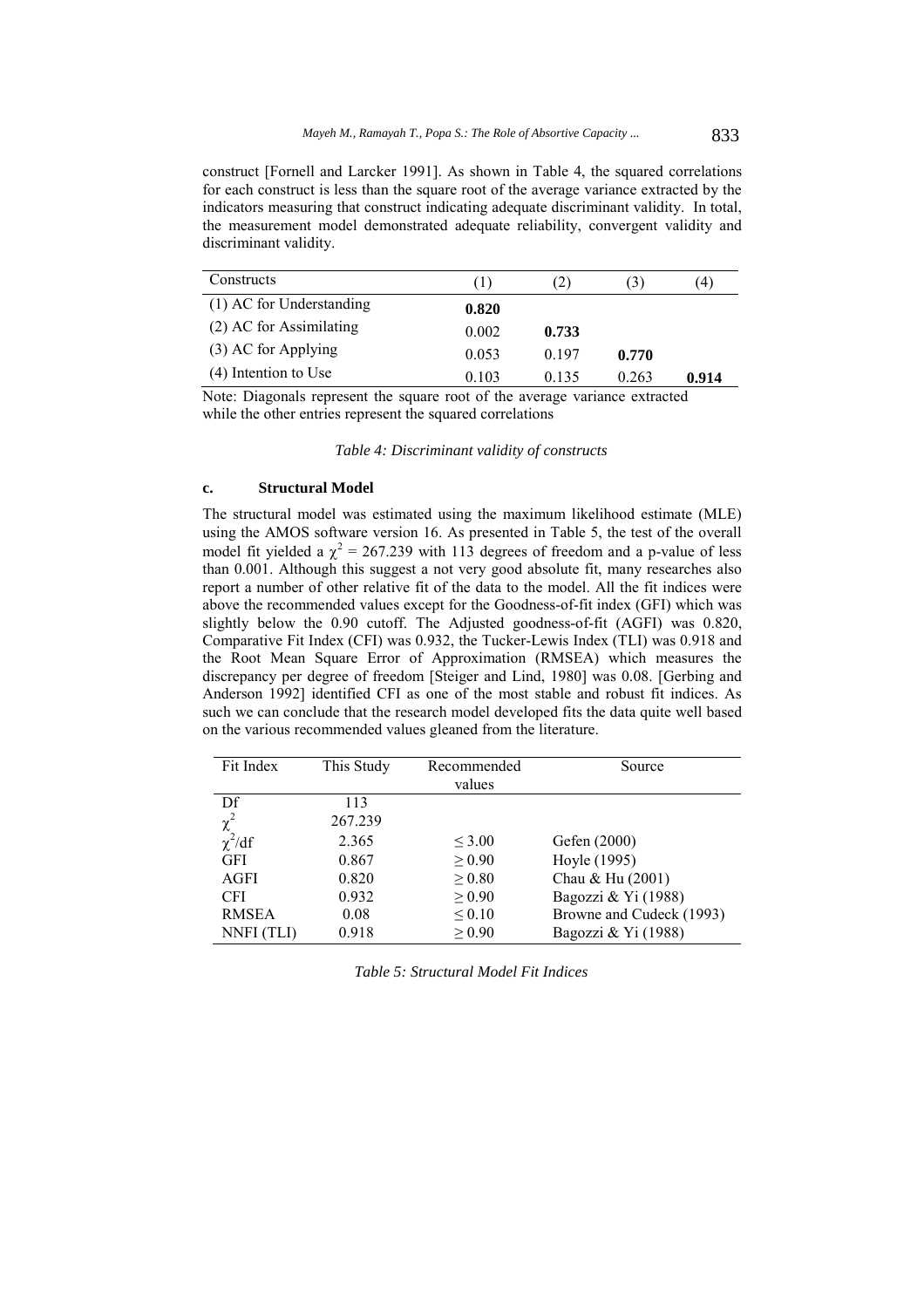## **d. Path Coefficients and Explanatory Power**

Table 6 and Fig. 2 present the detailed results of the structural model. As shown in Fig. 2, the explanatory power of the model was 0.40 which means 40% of the variation in intention to use the ERP system can be explained by the 3 variables. All three absorptive capacity measures were significantly related to intention to use, with ACU ( $\beta$  = 0.24, p < 0.01), ACA ( $\beta$  = 0.21, p < 0.01) and ACAP ( $\beta$  = 0.40, p < 0.01). Absorptive capacity for applying was the most influential predictor followed by capacity to understand and then only capacity to assimilate. Thus all 3 hypotheses, H1, H2 and H3 were supported.

|                | Relationship                    | Coefficient | C.R.    | p-value | Supported  |
|----------------|---------------------------------|-------------|---------|---------|------------|
| H1             | $ACU \rightarrow Intention$     | 0.24        | 3.572   | 0.000   | <b>YES</b> |
| H <sub>2</sub> | $ACA \rightarrow Intention$     | 0.21        | 2.605   | 0.009   | <b>YES</b> |
| H <sub>3</sub> | $ACAP \rightarrow$<br>Intention | 0.40        | 4 7 1 5 | 0.000   | YES        |

*Table 6: Path coefficients and hypothesis testing* 

## **5 Discussion**

It is further emphasized in this study that absorptive capacity in ERP environment has three dimensions which are absorptive capacity for understanding, assimilating and applying new knowledge. This would help future researchers to have a precise measurement for absorptive capacity in ERP environment. The mentioned three factors of absorptive capacity are in line with initial definition of absorptive capacity by [Cohen and Levinthal 1990]. Park et al. also empirically verified these separate components of absorptive capacity in ERP environment. However, [Zahra and George 2002] examined absorptive capacity in different unit of measurement (organization level) and found four dimensions for absorptive capacity which have one more dimension named transformation which happens before exploitation phase.

The important role of absorptive capacity on predicting intention to use complied with prior similar studies [Agarwal & Karahanna, 2000; Xu & Ma, 2008; Zhang et al., 2006]. Our results also implied that among three absorptive capacity components for understanding, assimilating and applying ERP, the absorptive capacity for applying ERP is the most important component to influence intention to use which means some people may find ERP complicated yet difficult to understand about it unless they experience it directly. This is expected since the use of ERP systems is mandated. With this direct usage they can have a clear understanding about the ERP. [Park et al. 2007] also found that absorptive capacity for applying ERP is the most important component in performance of ERP usage. They further discussed about the importance of cumulative prior knowledge which lead to more effective assimilation and application of new knowledge.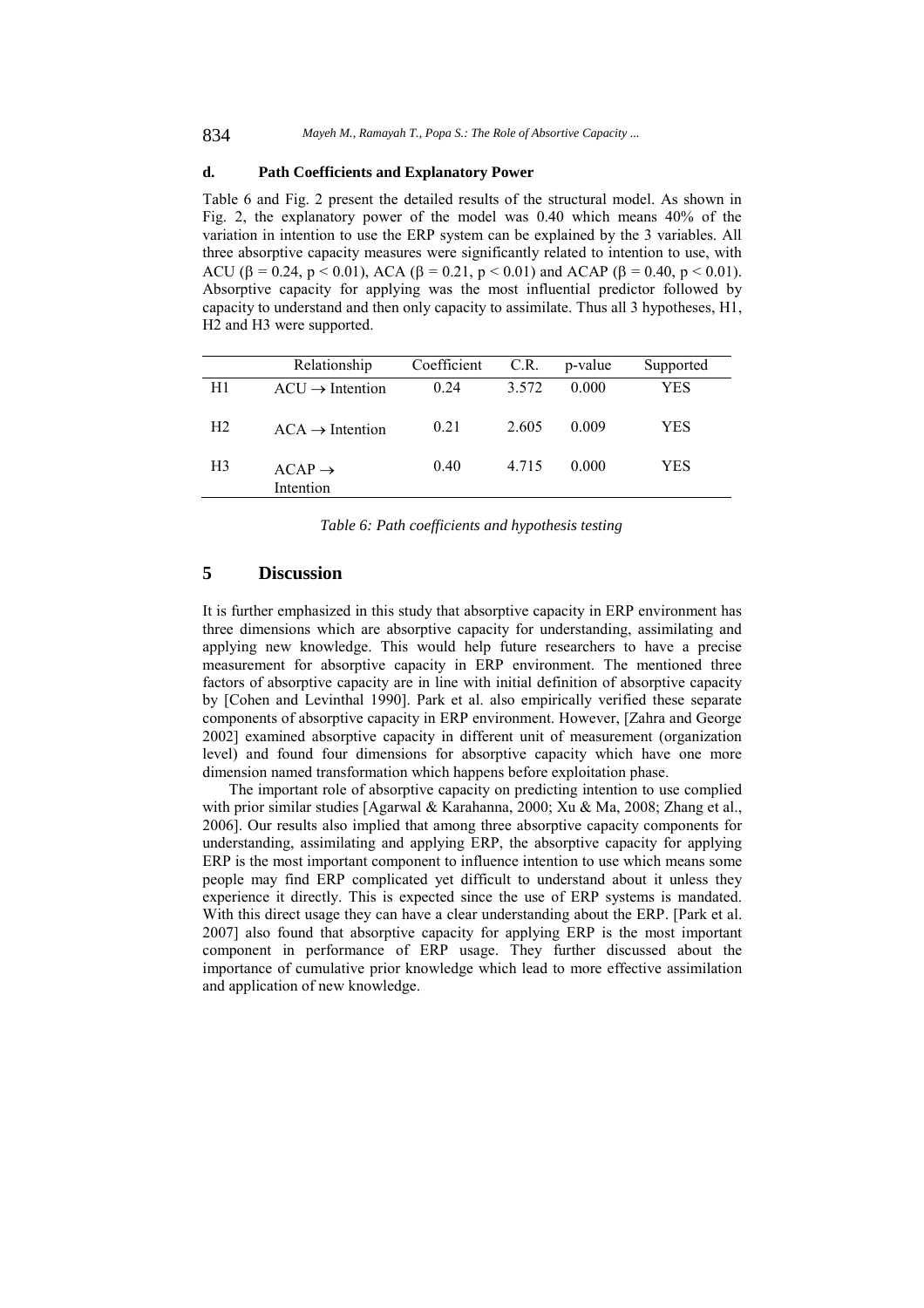

*Figure 2: Structural Model*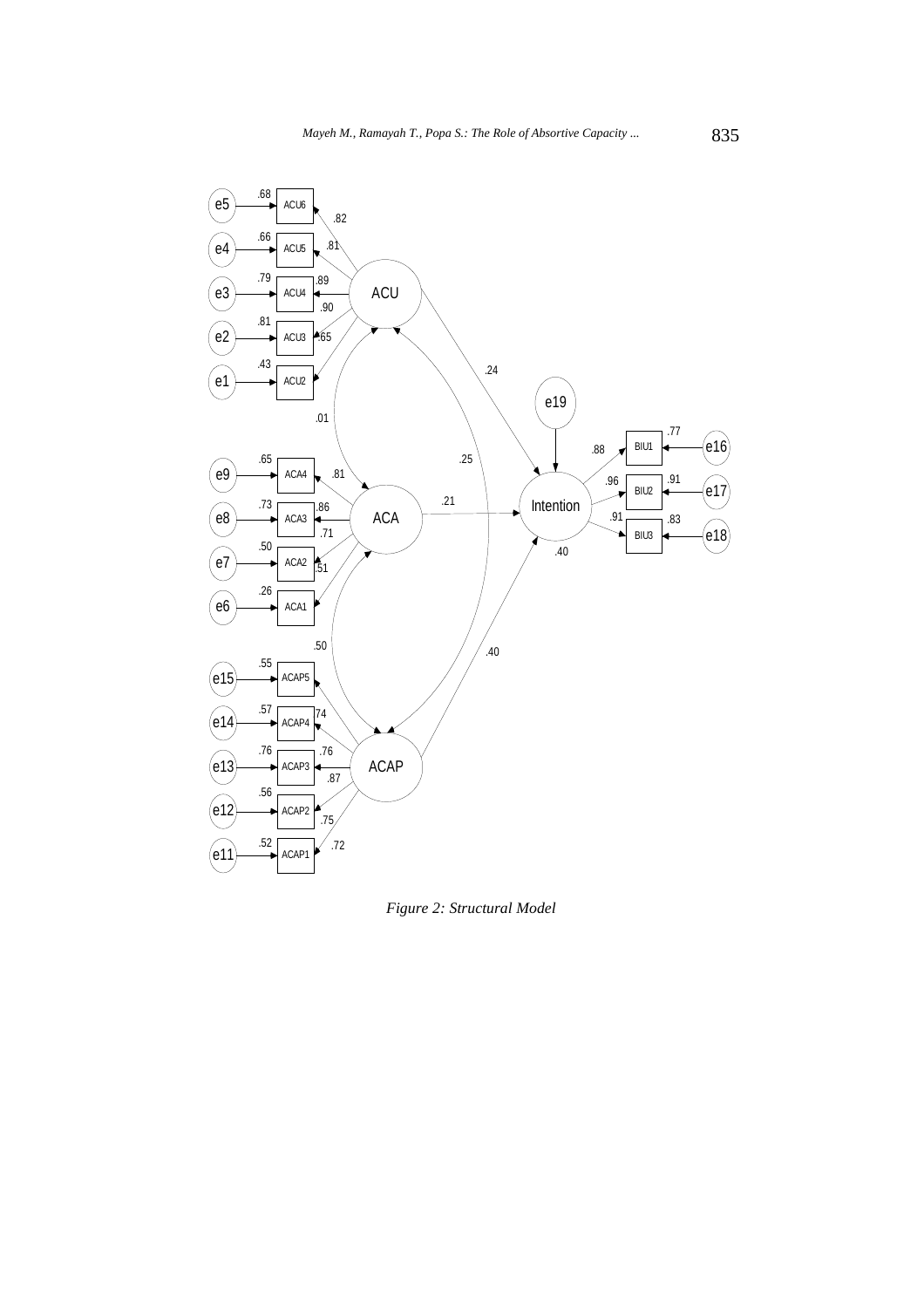## **6 Contributions and limitation**

This paper contributes to the literatures on absorptive capacity as it is the first empirical evidence that demonstrates the relationships between the individuals' absorptive capacity and intention to use ERP systems. In terms of contribution to practitioners, absorptive capacity for applying ERP is found the most important component for overall individuals' absorptive capacity to influence their intention to use ERP. Therefore, Iranian firms should make extra efforts in order to teach ERP functions to the ERP users in a way that they apply it in their daily tasks. Iranian organizations also need to accumulate sufficient prior knowledge of ERP systems in advance of ERP adoption. It is suggested that only prior knowledge which is acquired through experiencing ERP is useful not only prior knowledge about ERP concepts.

Consultants can help clients acquire the needed knowledge for a successful implementation through guided learning, formal training, and other knowledge creation activities [Wang et al. 2007]. As suggested by [Park et al. 2007], in many cases, recipient firms tended to implement ERP adoption in two steps which the initial step is from ERP consultants to the most knowledgeable task force team members and after that from these knowledgeable users to others in the organization.

Clear understanding of ERP's capabilities and functions would improve users' knowledge and consequently increases their intention to use. Assistance of users especially early in implementation process would lead users to use ERP. Once individuals found that interacting and working with ERP is not a big deal and not scary, they would continue using it. According to [Wang et al. 2007], firms differ in their capability to absorb and assimilate new inputs of the ERP system and a firm with more internal knowledge stock will have a greater successful ERP implementation. Therefore, Iranian ERP adopting firms should strengthen their internal knowledge stocks in order to enhance the flow of knowledge transfer.

The results of this study are subject to some limitations to generalize the results. Conclusions drawn in this study are based on a single technology which is ERP software and the result may differ for other technologies. Furthermore, data was only collected at one point of time, therefore as it is a cross-sectional study it is probable that the results may be different in different phases of ERP implementation and in future.

Furthermore, the potential for common method variance should be taken into account. Data were analyzed in this research, collected from Iranian individuals and the results may be different in other countries. Furthermore, data collected in organizations which implemented Iranian ERPs, the result may be different if data were gathered in organizations which implemented foreign solutions. In addition, majority of data collected from two Iranian ERP producers' customers were asked to participate in the study, thus the results may vary if other ERP producers' customers were included as well.

On the other hand, in the view of the research model and variables studied, due to sampling issues and considering parsimoniously of the research due to time constraints, intention to use ERP system was examined while the actual usage may be different. However, and some other authors mentioned that behavioral intention is a good predictor for actual usage.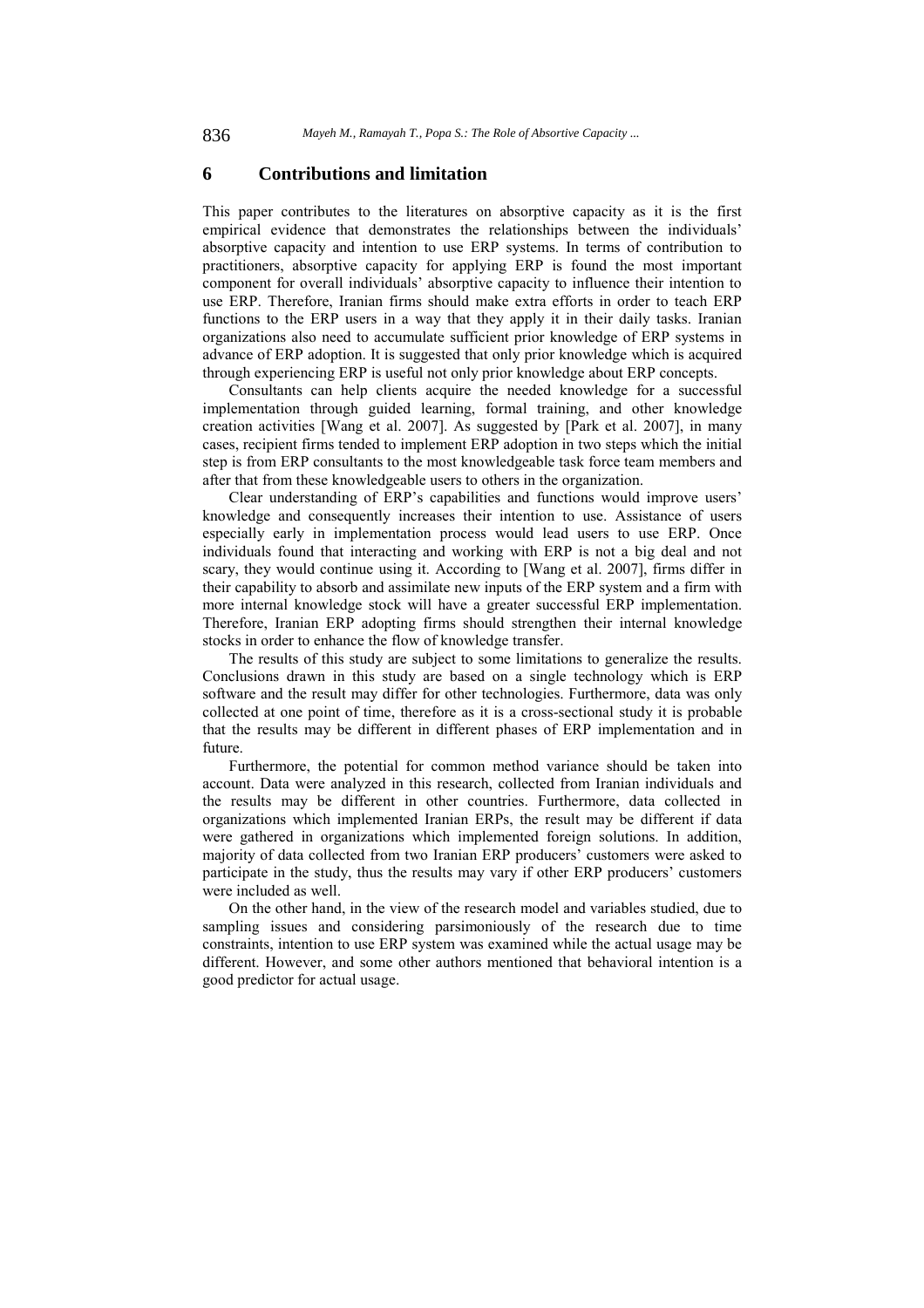In addition, the model is not perfect  $(R^2$  is not 1), thus it could be some other antecedent variables determining variation on intention to use. It can be age, gender, educational level, prior experience and cultural differences.

## **7 Conclusion**

In this study, we examined the role of absorptive capacity in three dimensions, based on [Cohen and Levinthal 1990] definition and [Park et al. 2007] study in ERP environment, on intention to use ERP systems among Iranian ERP users in Iranian organizations. We found all three main components of absorptive capacity which are absorptive capacity for understanding, assimilating and applying ERP systems influence users' intention to use ERP systems. In addition, absorptive capacity for applying ERP has found to have the highest impact on intention to use ERP systems.

### **Acknowledgement**

This study would not have been possible without the cooperation of Green Dataware Co., ITOrbit Co., and Iran ERP Association. We thank Mr. Vahid Sadreddini, Mr. Behrang Assemi, Mr. Amir Rahnamafar, Mr. Faramarz Mayeh, Mrs. Houri Shafie, Ms. Roya Arbabha and Ms. Zohreh Nazari for all their support and information provided.

### **References**

[Agarwal and Karahanna 2000] Agarwal, R, Karahanna, E.: "Time flies when you're having fun: cognitive absorption and beliefs about information technology usage"; MIS Quarterly, 24, 4 (2000), 665-694.

[Amoako-Gyampah and Salam 2004]. Amoako-Gyampah, K, Salam, A.: "An extension of the technology acceptance model in an ERP implementation environment"; Information & Management, 4,16 (2004), 731–745.

[Amoako-Gyampah and Salam 2007] Amoako-Gyampah, K, Salam, A. F.: "Perceived usefulness, user involvement and behavioral intention: an empirical study of ERP implementation"; Computers in Human Behavior, 23, 3 (2007), 1232-1248.

[Bueno and Salmeron 2008] Bueno, S, Salmeron, J. L.: "TAM-based success modeling in ERP"; Interacting with Computers, 20, 6 (2008), 515-523.

[Calisir & Calisir 2004] Calisir, F, Calisir, F.: "The relation of interface usability characteristics, perceived usefulness, and perceived ease of use to end-user satisfaction with enterprise resource planning (ERP) systems"; Computers in Human Behavior, 20, 4 (2004), 505–515.

[Chien and Tsaur 2007] Chien, S.-W, Tsaur, S.-M.: "Investigating the success of ERP systems: Case studies in three Taiwanese high-tech industries"; Computers in Industry, 58, 8-9 (2007) 783-793.

[Cohen and Levinthal 1990] Cohen, W, Levinthal, D.: "Absorptive capacity: a new perspective on learning and innovation - Technology, Organizations, and Innovation"; Administrative Science Quarterly, 35, 1 (1990), 128-152.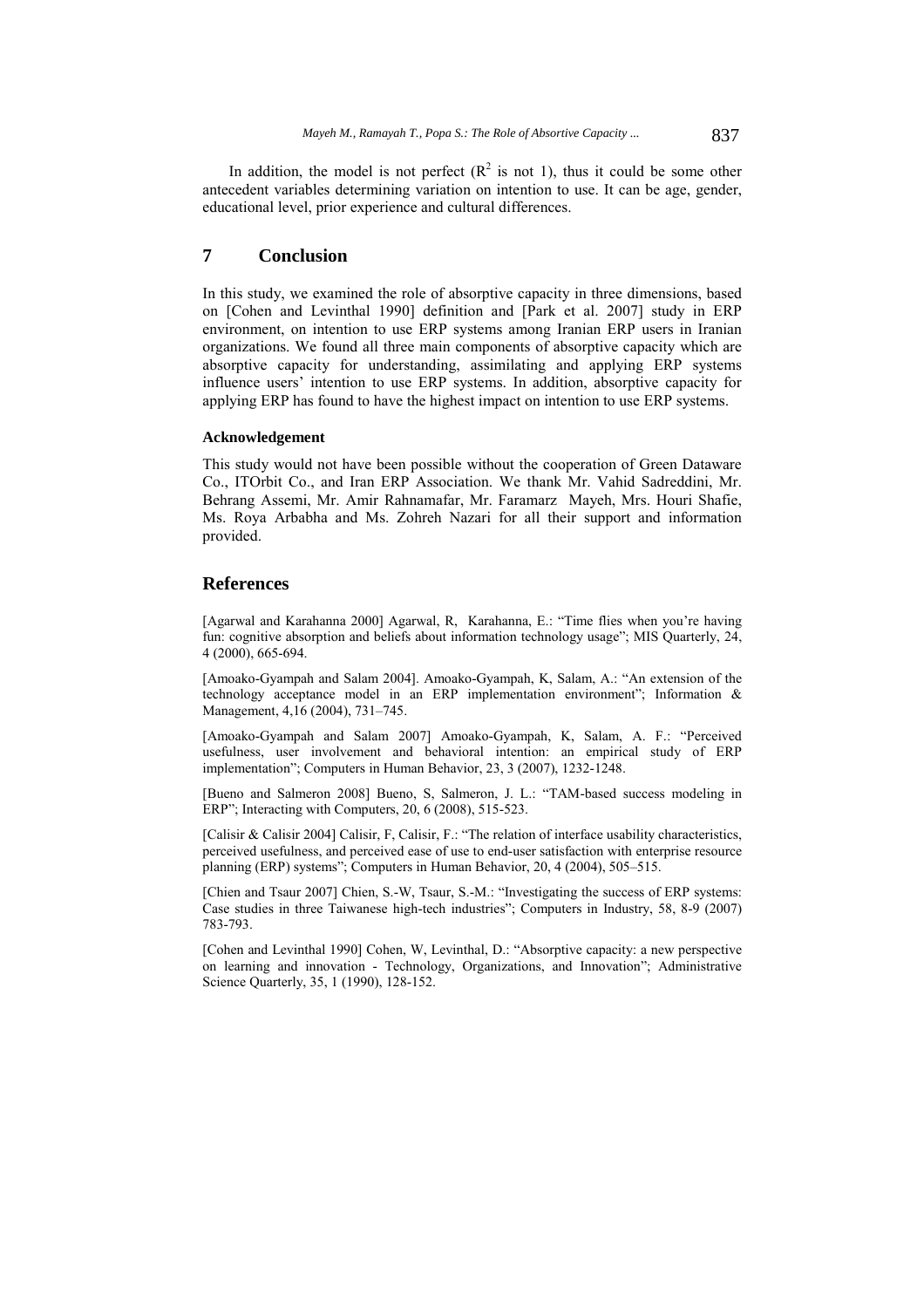[Davidson and Olfman, 2004] Davidson, M, Olfman, L.: "The Impact of Information and Communication Technology Use on Interorganizational Learning in an IT Outsourcing Collaboration"; Proceedings of the 37th Hawaii International Conference on System Sciences. (2004)

[Deng, Doll, and Cao 2008] Deng, X, Doll, W. J, Cao, M.: "Exploring the absorptive capacity to innovation/productivity link for individual engineers engaged in IT enabled work"; Information & Management, 45, 2 (2008), 75-87.

[Easterby-Smith, Graça, Antonacop, & Ferdinand, 2008] Easterby-Smith, M, Graça, M, Antonacop, E, Ferdinand, J.: "Absorptive Capacity: A Process Perspective"; Management Learning, 39, 5 (2008), 483-501.

[Escribano, Fosfuri, and Tribó 2009] Escribano, A, Fosfuri, A, Tribó, J. A.: "Managing external knowledge flows: The moderating role of absorptive capacity"; Research Policy, 38, 1 (2009), 96-105.

[Fornell and Larcker 1981]. Fornell, C, Larcker, D. F.: "Evaluating Structural Equation Models with Unobservable Variables and Measurement Error," Journal of Marketing Research, 18, 1 (1981), 39-50.

[Fosfuri and Tribó 2008] Fosfuri, A, Tribó, J. A.: "Exploring the antecedents of potential absorptive capacity and its impact on innovation performance"; Omega , 36, 2 (2008), 173-187.

[Gerbing and Anderson 1992] & Gerbing, D. W, Anderson, J. C.: "Assumptions and comparative strengths of the two-step approach: Comment on Fornell and Yi"; Sociological Methods & Research, 20, 1, (1992), 321-333.

[George, Zahra, Wheatley, and Khan, 2001] George, G.; Zahra, S. A, Wheatley, K. K, Khan, R.: "The effects of alliance portfolio characteristics and absorptive capacity on performance A study of biotechnology firms": Journal of High Technology,  $12, 1$  (2001), 205-226.

[Hair et al. 2010] Hair, J.F, Black, W.C, Babin, B.J, Anderson, R.E.: "Multivariate Data Analysis"; Seventh Edition. Prentice Hall, Upper Saddle River, New Jersey. (2010).

[Haag and Cummings 2008] Haag, S., Cummings, M.: "Management Information Systems for the Information Age (7 ed.). New york, Irwine: McGRAW-HILL. (2008).

[Harrington & Guimaraes 2005] Harrington, S. J, Guimaraes, T.: "Corporate culture, absorptive capacity and IT success"; Information and Organization, 15, 1 (2005), 39-63.

[Hwang, 2005] Hwang, Y.: "Investigating enterprise systems adoption, uncertainty avoidance, intrinsic motivation, and the technology acceptance mode"; European Journal of Information Systems, 14, 2 (2005), 150-161.

[Jansen, Bosch, and Volberda 2005] Jansen, J. J, Bosch, F. A, Volberda, H. W.: "Managing Potential and Realized Absorptive Capacity: How do Organizational Antecedents matter?"; Academy of Management Journal, 48, 6 (2005), 999-1015.

[Kraaijenbrink and Wijnhoven 2008] Kraaijenbrink, J, Wijnhoven, F.: "Managing heterogeneous knowledge: a theory of external knowledge integration"; Knowledge Management Research & Practice, 6, 4 (2008), 274-286.

[Magni and Pennarola, 2008] Magni, M, Pennarola, F.: "Intra-organizational relationships and technology acceptance"; International Journal of Information Management, 28, 6 (2008), 517– 523.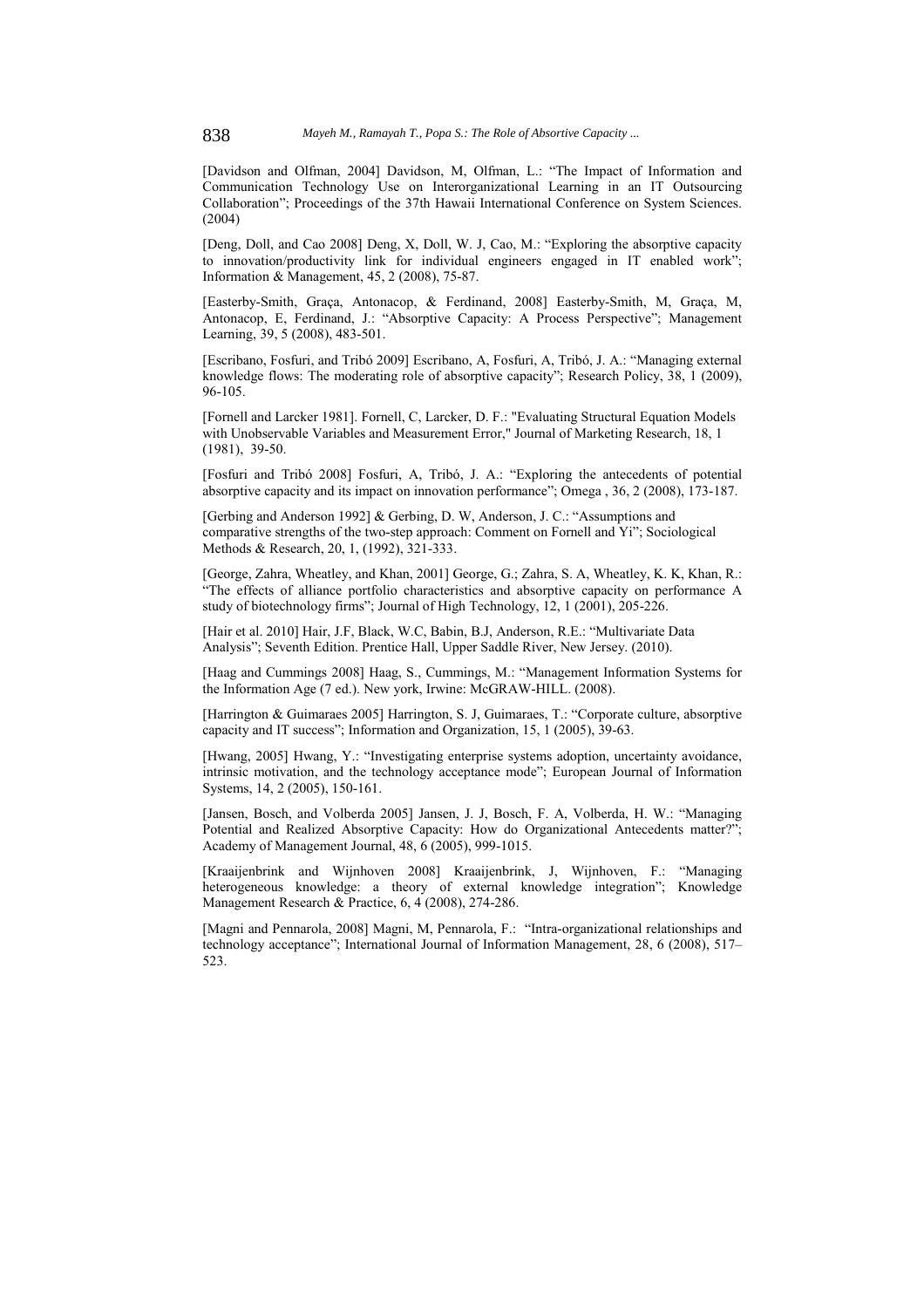[Park et al. 2007] Park, J.-H, Suh, H.-J, Yang, H.-D.: "Perceived absorptive capacity of individual users in performance of Enterprise Resource Planning (ERP) usage: The case for Korean firms; Information & Management, 44, 3 (2007), 300–312.

[Steiger and Lind, 1980] Steiger, J. H, Lind, J.: "Statistically-based tests for the number of common factors"; Paper presented at the Annual Spring Meeting of the Psychometric Society, Iowa City. (1980)

[Szulanski 1996] Szulanski, G.: "Exploring Internal Stickiness: Impediments to the Transfer of Best Practice within the Firm"; Strategic Management Journal, 17 Winter Special Issue (1996), 27-43.

[Upadhyay and Dan 2008] Upadhyay, P, Dan, P. K..: "An explorative study to identify the Critical Success Factors for ERP implementation in Indian small and medium scale enterprises"; ICIT2008. IEEE CS Press. (2008)

[Wang & Chen, 2006] Wang, E. T, Chen, J. H.: "Effects of internal support and consultant quality on the consulting process and ERP system quality", Decision Support Systems, 42, 2 (2006), 1029–1041.

[Wang et al. 2007] Wang, E. T, Chia-Lin Lin, C, J. Jiang, J.; Klein, G.: "Improving enterprise resource planning (ERP) fit to organizational process through knowledge transfer"; International Journal of Information Management, 27, 5 (2007), 200-212.

[Wang, Shih, Jiang, and Klein 2008] Wang, E. T, Shih, S.-P, Jiang, J. J, Klein, G.: "The consistency among facilitating factors and ERP implementation success: A holistic view of fit"; The Journal of Systems and Software, 81, 9 (2008), 1609-1621.

[Xu and Ma 2008] Xu, Q, Ma, Q.: "Determinants of ERP implementation knowledge transfer"; Information & Management, 45, 8 (2008), 528–539.

[Youngberg, Olsen, and Hauser 2009] Youngberg, E, Olsen, D, Hauser, K.: "Determinants of professionally autonomous end user acceptance in an enterprise resource planning system environment"; International Journal of Information Management, 29, 2 (2009), 138–144.

[Zabjek, Kovacic, and Stemberger 2009] Zabjek, D, Kovacic, A, Stemberger, M. I.: "The influence of business process management and some other CSFs on successful ERP implementation"; Business Process Management, 15, 4, (2009), 588-608.

[Zahra and George 2002] Zahra, S. A, George, G.: "Absorptive capacity: A review, reconceptualization, and extension"; Academy of management review, 27, 2 (2002), 185-203.

[Zhang, Li and Sun 2006] Zhang, P, Li, N, Sun, H.: "Affective Quality and Cognitive Absorption: Extending Technology Acceptance Research"; Proceedings of the 39th. Hawaii International Conference on System Sciences. Hawaii, United States. (2006).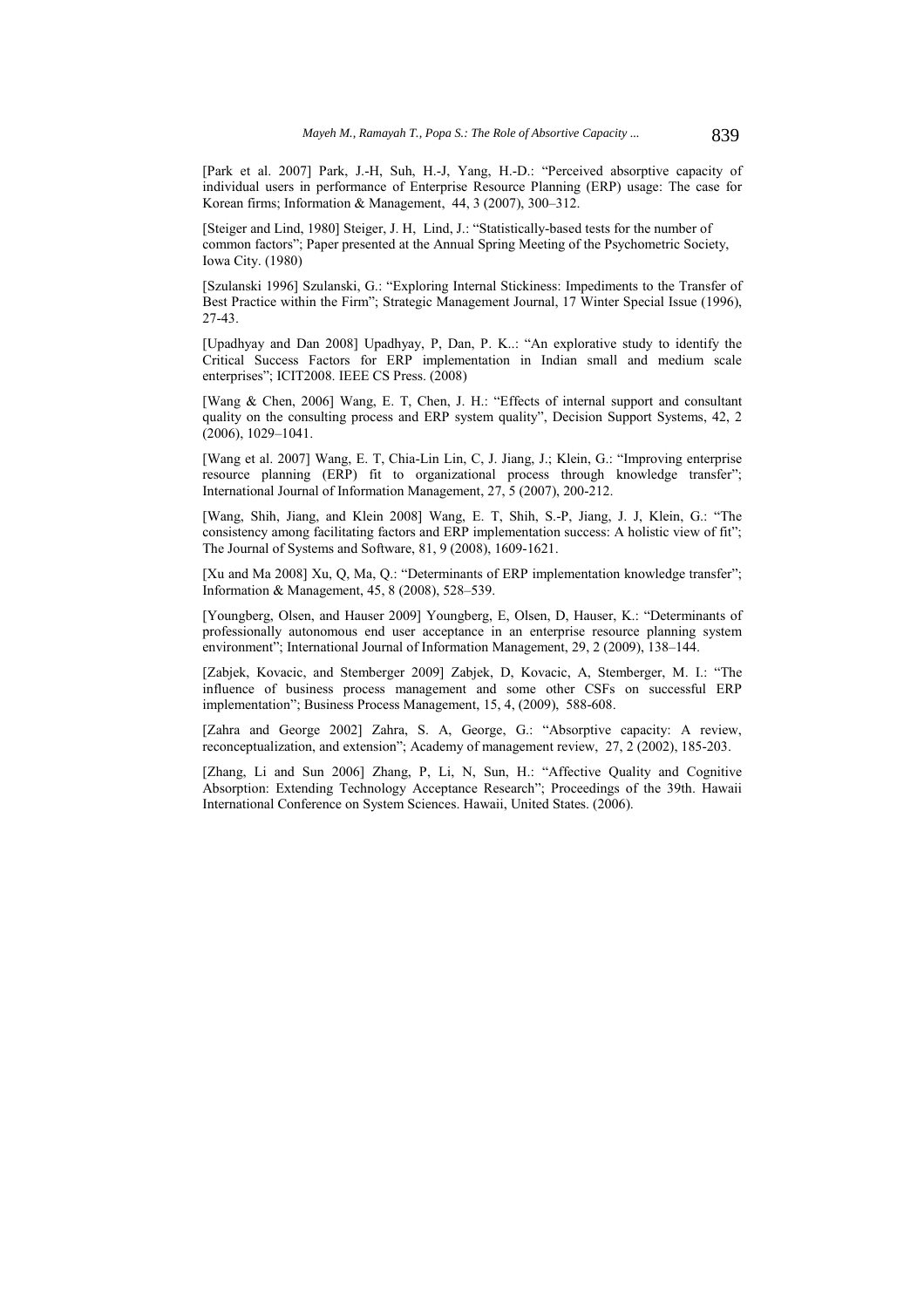# **Appendix A**

| <b>Absorptive Capacity for Understanding</b><br>(ACU)                                                                 |              |                |                |                |   |   |   |
|-----------------------------------------------------------------------------------------------------------------------|--------------|----------------|----------------|----------------|---|---|---|
| I knew the general concept and functions of<br>the ERP system before my company adopted it                            | $\mathbf{1}$ | $\overline{2}$ | 3              | 4              | 5 | 6 | 7 |
| I knew the specificities on the module that I<br>currently use before my company adopted the<br>ERP system            | 1            | $\overline{2}$ | 3              | $\overline{4}$ | 5 | 6 | 7 |
| I knew the reputations of the ERP consulting<br>firm before my company adopted the ERP<br>system                      | $\mathbf{1}$ | $\overline{2}$ | 3              | $\overline{4}$ | 5 | 6 | 7 |
| I knew the careers and reputations of the ERP<br>consultants before my company adopted the<br>ERP system              | $\mathbf{1}$ | 2              | 3              | $\overline{4}$ | 5 | 6 | 7 |
| I knew the deliverables the ERP consulting<br>firm would provide before my company<br>adopted the ERP system          | 1            | $\overline{2}$ | 3              | $\overline{4}$ | 5 | 6 | 7 |
| I knew the after-sales services that the ERP<br>consultants would provide before my company<br>adopted the ERP system | $\mathbf{1}$ | $\overline{2}$ | 3              | 4              | 5 | 6 | 7 |
|                                                                                                                       |              |                |                |                |   |   |   |
| <b>Absorptive Capacity for Assimilating (ASA)</b>                                                                     |              |                |                |                |   |   |   |
| I can use ERP very well if I have only                                                                                |              |                |                |                |   |   |   |
| software manuals for reference                                                                                        | $\mathbf{1}$ | $\overline{2}$ | 3              | 4              | 5 | 6 | 7 |
| I can use ERP very well if I can call someone<br>else to solve my problems                                            | 1            | 2              | 3              | 4              | 5 | 6 | 7 |
| I can use ERP very well if someone helps me<br>get started                                                            | 1            | $\overline{2}$ | 3              | $\overline{4}$ | 5 | 6 | 7 |
| I can use ERP very well if I had a lot of time                                                                        | 1            | 2              | 3              | 4              | 5 | 6 | 7 |
| I am qualified enough to perform tasks using<br>ERP                                                                   | $\mathbf{1}$ | $\overline{2}$ | 3              | 4              | 5 | 6 | 7 |
| I have the capability to achieve the objectives<br>of tasks by using ERP                                              | 1            | 2              | 3              | 4              | 5 | 6 | 7 |
| I have superior skills and capabilities to<br>perform tasks using ERP compared to other<br>colleagues                 | 1            | 2              | 3              | 4              | 5 | 6 | 7 |
| <b>Absorptive Capacity for Applying (ACAP)</b>                                                                        |              |                |                |                |   |   |   |
| I can apply the knowledge derived from ERP<br>to my tasks                                                             | $\mathbf{1}$ | $\overline{2}$ | 3              | 4              | 5 | 6 | 7 |
| I can apply the advanced processes derived<br>from ERP to my tasks                                                    | 1            | $\sqrt{2}$     | $\mathfrak{Z}$ | 4              | 5 | 6 | 7 |